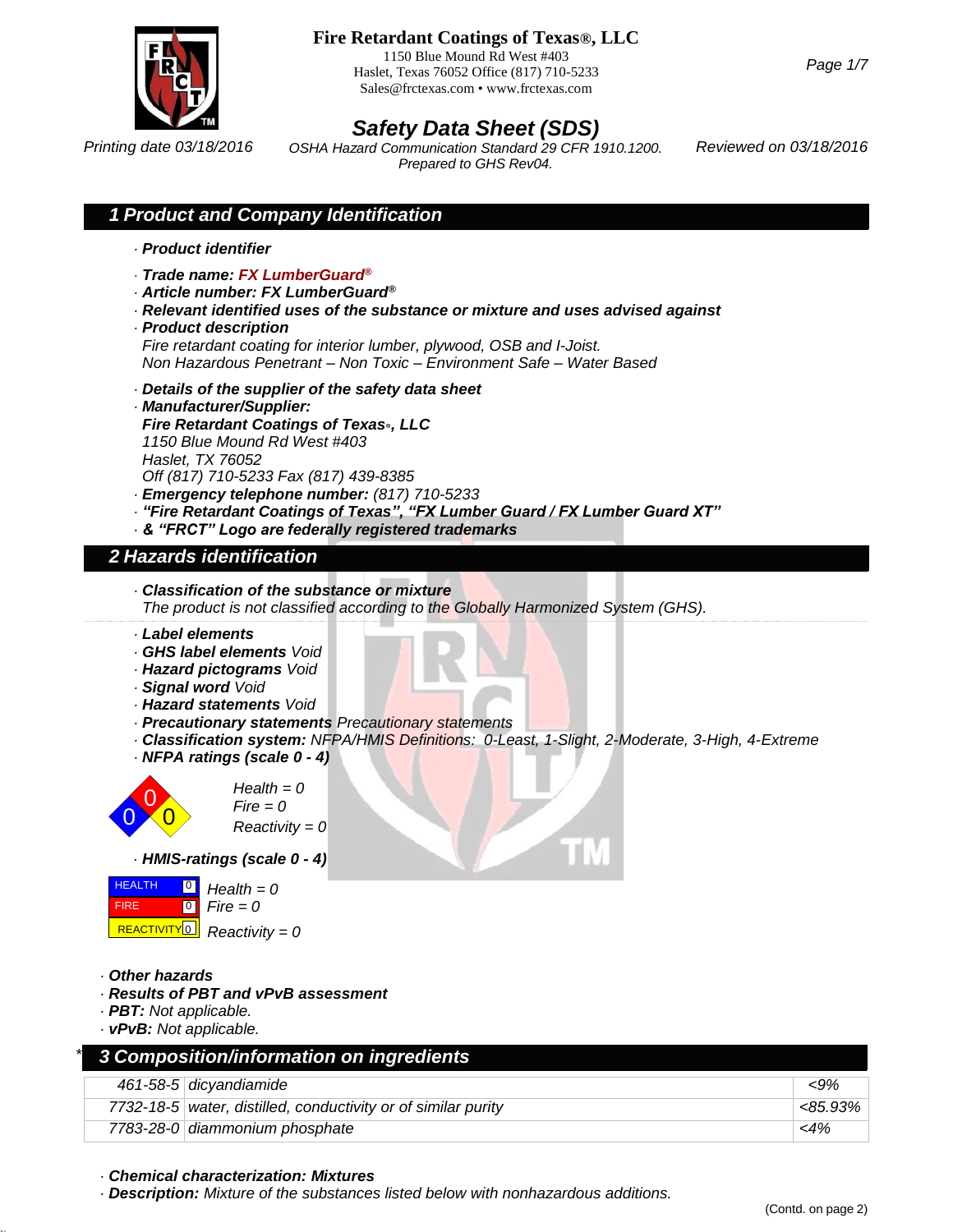

1150 Blue Mound Rd West #403 Haslet, Texas 76052 Office (817) 710-5233 Sales@frctexas.com • www.frctexas.com

*Page 2/7*

# *Safety Data Sheet (SDS)*

*OSHA Hazard Communication Standard 29 CFR 1910.1200. Printing date 03/18/2016 Reviewed on 03/18/2016*

# *Trade name: FX LumberGuard®*

*Prepared to GHS Rev04.*

(Contd. of page 1)

|         | Dangerous components:         |      |
|---------|-------------------------------|------|
|         | 7664-38-2 Phosphoric Acid 85% | :10% |
| 57-13-6 | Urea                          | 2%   |
|         |                               |      |

# *4 First aid measures*

- *· Description of first aid measures*
- *· General information: No special measures required.*
- *· After inhalation: Supply fresh air; consult doctor in case of complaints.*
- *· After skin contact: Wash effective area with soap and water.*
- *· After eye contact: Rinse opened eye for several minutes under running water.*
- *· After swallowing: Give large amounts of water. If symptoms persist consult doctor.*
- *· Most important symptoms and effects, both acute and delayed No further relevant information available.*
- *· Indication of any immediate medical attention and special treatment needed No further relevant information available.*

# *5 Firefighting measures*

- *· Extinguishing media*
- *· Suitable extinguishing agents:*
- *CO2, extinguishing powder or water spray. Fight larger fires with water spray or alcohol resistant foam.*
- *· Special hazards arising from the substance or mixture No further relevant information available.*
- *· Advice for firefighters*
- *· Protective equipment: No special measures required.*

### *6 Accidental release measures*

- *· Personal precautions, protective equipment and emergency procedures Not required.*
- *· Environmental precautions: Do not allow to enter sewers/ surface or ground water.*
- *· Methods and material for containment and cleaning up:*
- *Absorb with liquid-binding material (sand, diatomite, acid binders, universal binders, sawdust).*
- *· Reference to other sections No dangerous substances are released. See Section 7 for information on safe handling. See Section 8 for information on personal protection equipment. See Section 13 for disposal information.*

# *7 Handling and storage*

- *· Precautions for safe handling No special measures required.*
- *· Information about protection against explosions and fires: No special measures required.*
- *· Conditions for safe storage, including any incompatibilities*
- *· Storage:*

36.0.

- *· Requirements to be met by storerooms and receptacles: No special requirements.*
- *· Information about storage in one common storage facility: Not required.*
- *· Further information about storage conditions: None.*
- *· Specific end use(s) No further relevant information available.*

### *8 Exposure controls/personal protection*

*· Additional information about design of technical systems: No further data; see item 7.*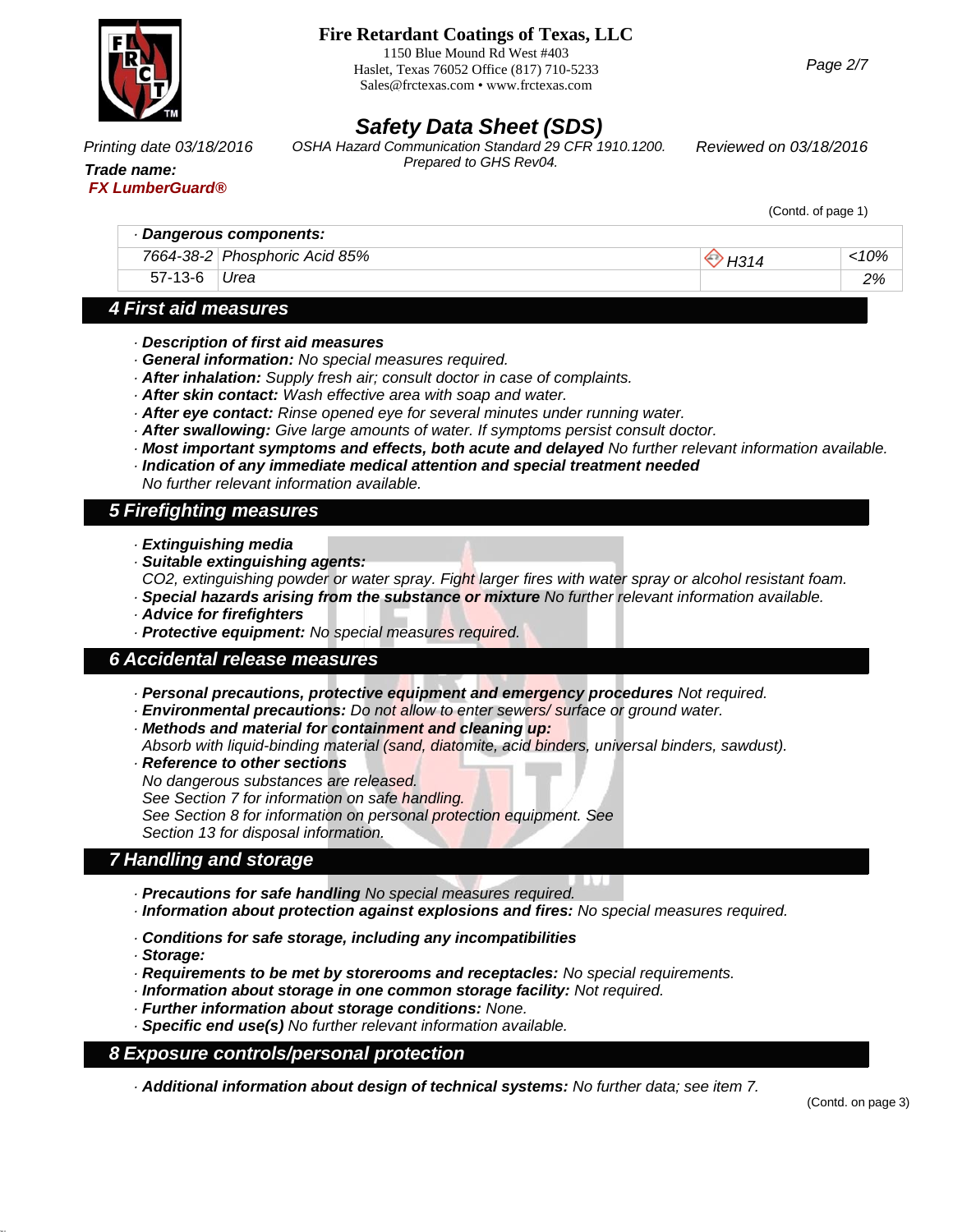

1150 Blue Mound Rd West #403 Haslet, Texas 76052 Office (817) 710-5233 Sales@frctexas.com • www.frctexas.com

*Page 3/7*

# *Safety Data Sheet (SDS)*

*OSHA Hazard Communication Standard 29 CFR 1910.1200. Printing date 03/18/2016 Reviewed on 03/18/2016 Prepared to GHS Rev04.*

*Trade name: FX LumberGuard®*

(Contd. of page 2)

|              | Components with limit values that require monitoring at the workplace:                                                                                                                                                                                                                                                                                                                                                                                                                                                                                                                                                                                                                                                                                                                                                                                                                           |
|--------------|--------------------------------------------------------------------------------------------------------------------------------------------------------------------------------------------------------------------------------------------------------------------------------------------------------------------------------------------------------------------------------------------------------------------------------------------------------------------------------------------------------------------------------------------------------------------------------------------------------------------------------------------------------------------------------------------------------------------------------------------------------------------------------------------------------------------------------------------------------------------------------------------------|
|              | 7664-38-2 phosphoric acid 85%                                                                                                                                                                                                                                                                                                                                                                                                                                                                                                                                                                                                                                                                                                                                                                                                                                                                    |
| <b>PEL</b>   | 1 $mg/m3$                                                                                                                                                                                                                                                                                                                                                                                                                                                                                                                                                                                                                                                                                                                                                                                                                                                                                        |
| <b>REL</b>   | Short-term value: 3 mg/m <sup>3</sup> Long-<br>term value: 1 $mg/m3$                                                                                                                                                                                                                                                                                                                                                                                                                                                                                                                                                                                                                                                                                                                                                                                                                             |
| <b>TLV</b>   | Short-term value: 3 mg/m <sup>3</sup> Long-<br>term value: $1 \text{ mg/m}^3$                                                                                                                                                                                                                                                                                                                                                                                                                                                                                                                                                                                                                                                                                                                                                                                                                    |
|              | 57-13-6 urea                                                                                                                                                                                                                                                                                                                                                                                                                                                                                                                                                                                                                                                                                                                                                                                                                                                                                     |
|              | WEEL 10 $mg/m3$                                                                                                                                                                                                                                                                                                                                                                                                                                                                                                                                                                                                                                                                                                                                                                                                                                                                                  |
|              | Additional information: The lists that were valid during the creation were used as basis.                                                                                                                                                                                                                                                                                                                                                                                                                                                                                                                                                                                                                                                                                                                                                                                                        |
|              | · Breathing equipment: Not required.<br>· Protection of hands:                                                                                                                                                                                                                                                                                                                                                                                                                                                                                                                                                                                                                                                                                                                                                                                                                                   |
| application. | The glove material has to be impermeable and resistant to the product the substance the preparation.<br>Due to missing tests no recommendation to the glove material can be given for the product/ the preparation/<br>the chemical mixture.<br>Selection of the glove material on consideration of the penetration times, rates of diffusion and the<br>degradation<br>Material of gloves<br>The selection of the suitable gloves does not only depend on the material, but also on further marks of quality<br>and varies from manufacturer to manufacturer. As the product is a preparation of several substances, the<br>resistance of the glove material can't be calculated in advance and has therefore to be checked prior to the<br>· Penetration time of glove material<br>The exact break through time has to be found out by the manufacturer of the protective gloves and has to be |

- *· Information on basic physical and chemical properties*
- *· General Information*

36.0.

| · Appearance:                       |                 |
|-------------------------------------|-----------------|
| Form:                               | Liquid          |
| Color:                              | Cloudy          |
| · Odor:                             | Yes             |
| Odor threshold:                     | Slight          |
| · pH-value range:                   | $4.5 - 5%$      |
| Change in condition                 |                 |
| Freezing point/Freezing range :     | <40 °F          |
| <b>Boiling point/Boiling range:</b> | $>212$ °F       |
| · Flash point:                      | Not applicable. |
| · Flammability (solid, gaseous):    | Not applicable. |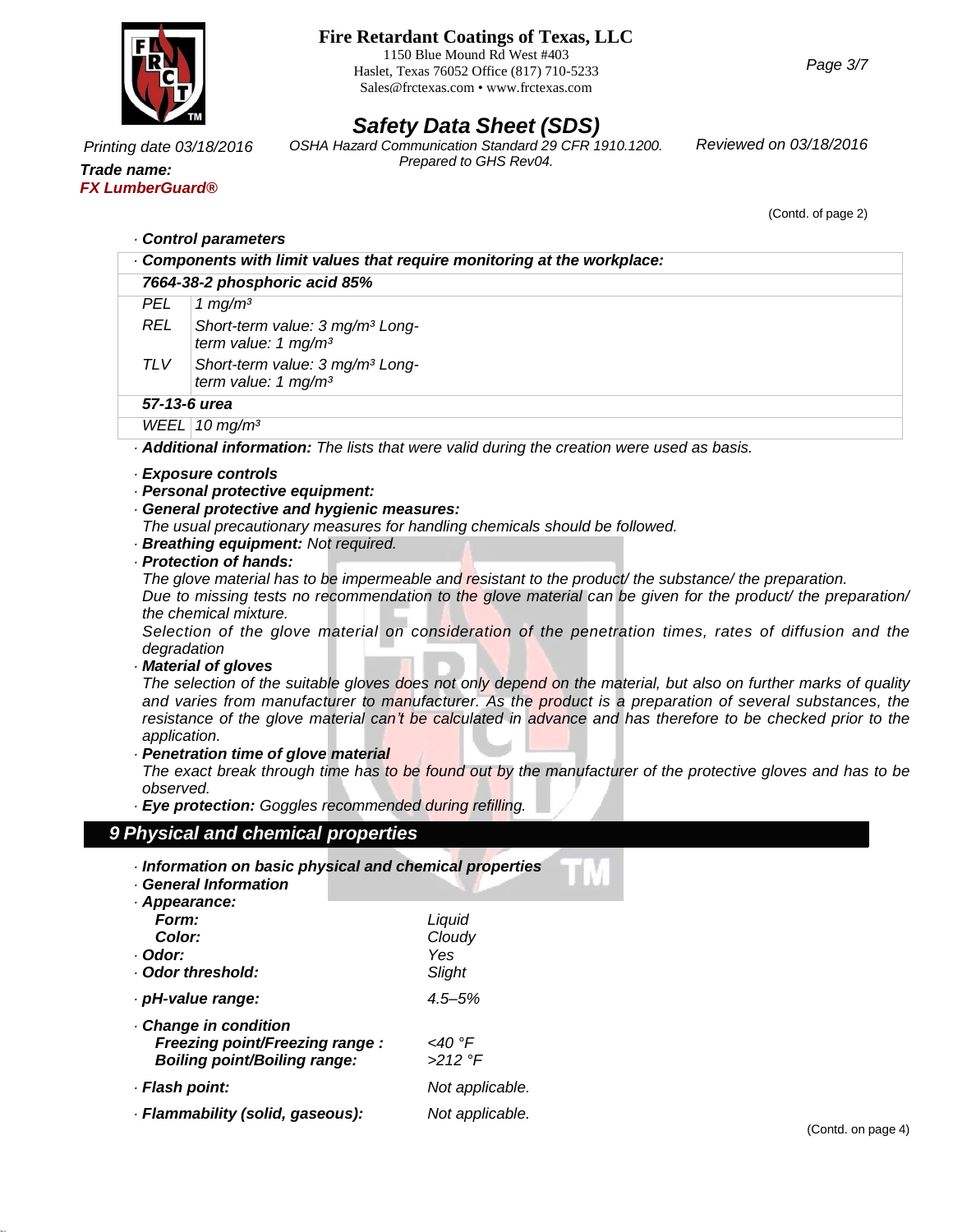

1150 Blue Mound Rd West #403 Haslet, Texas 76052 Office (817) 710-5233 Sales@frctexas.com • www.frctexas.com

# *Safety Data Sheet (SDS)*

*Printing date 03/18/2016 Reviewed on 03/18/2016 OSHA Hazard Communication Standard 29 CFR 1910.1200. Prepared to GHS Rev04.*

(Contd. of page 3)

*Trade name: FX LumberGuard®*

> *· Ignition temperature: Decomposition temperature: Not determined. · Auto igniting: Product is not self-igniting. · Danger of explosion: Product does not present an explosion hazard. · Explosion limits: Lower: Not determined. Upper: Not determined. · Vapor pressure at 20 °C (68 °F): 23 hPa (17 mm Hg) · Density: SG 1.020% · Relative density Not determined. · Vapour density Not determined. · Evaporation rate Not determined.*

- *· Solubility in / Miscibility with Water: Not miscible or difficult to mix.*
- *· Partition coefficient (n-octanol/water): Not determined.*
- *· Viscosity:* **Dynamic: Not** *Not* determined.<br>**Kinematic: Not** *Not* determined.
- *· Solvent content: Organic solvents: 0.0 % Water: 85.93 %*

*Solids content: 32 % · Other information No further relevant information available.*

### *10 Stability and reactivity*

*· Reactivity*

- *· Chemical stability*
- *· Thermal decomposition / conditions to be avoided: No decomposition if used according to specifications.*

*Kinematic: Not determined.*

- *· Possibility of hazardous reactions No dangerous reactions known.*
- *· Conditions to avoid No further relevant information available.*
- *· Incompatible materials: No further relevant information available.*
- *· Hazardous decomposition products: No dangerous decomposition products known.*

# *11 Toxicological information*

- *· Information on toxicological effects*
- *· Acute toxicity:*

36.0.

- *· Primary irritant effect:*
- *· on the skin: No irritant effect.*
- *· on the eye: No irritating effect.*
- *· Sensitization: No sensitizing effects known.*
- *· Additional toxicological information:*

*The product is not subject to classification according to internally approved calculation methods for preparations:*

(Contd. on page 5)

*Page 4/7*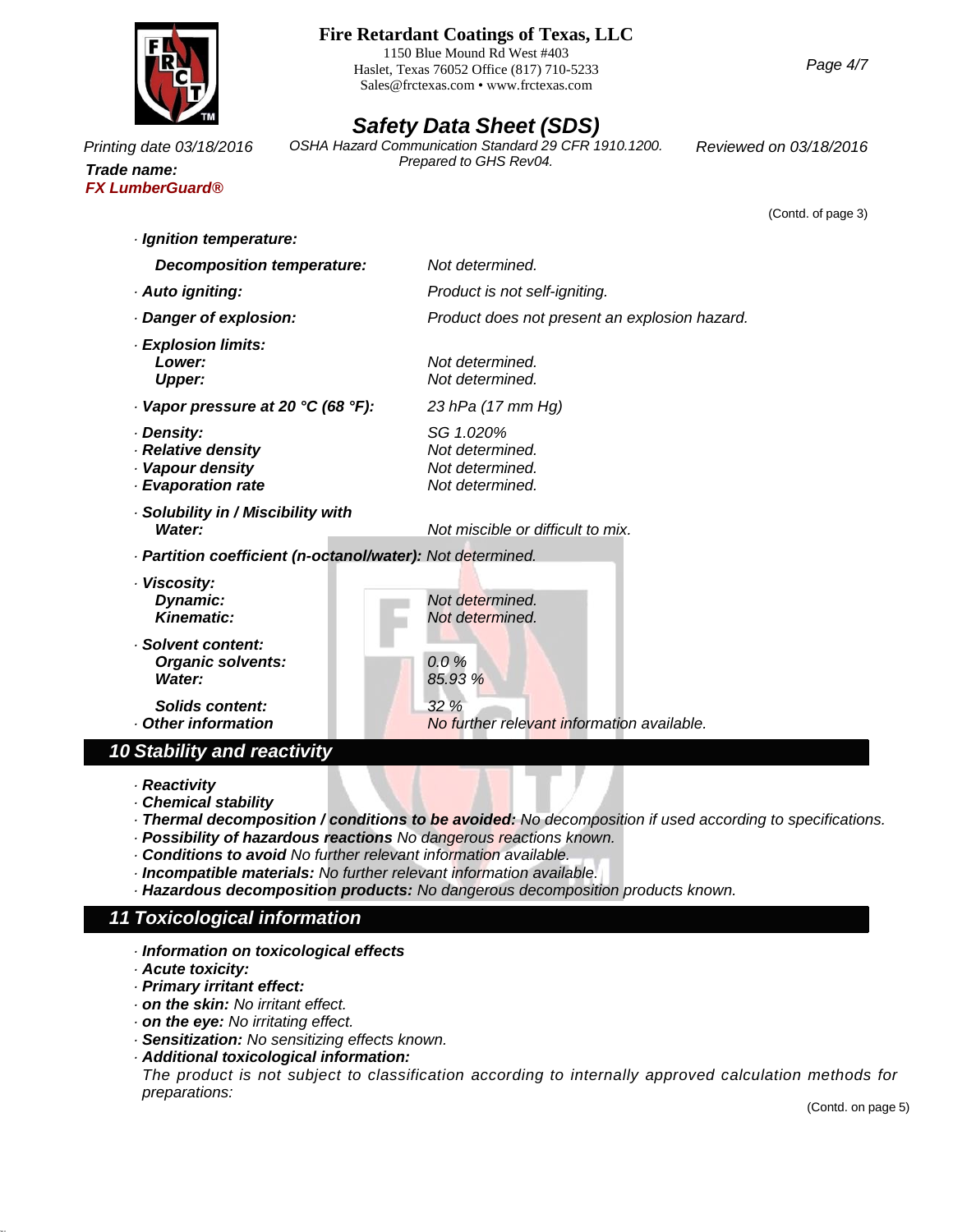

1150 Blue Mound Rd West #403 Haslet, Texas 76052 Office (817) 710-5233 Sales@frctexas.com • www.frctexas.com

*Safety Data Sheet (SDS) OSHA Hazard Communication Standard 29 CFR 1910.1200. Printing date 03/18/2016 Reviewed on 03/18/2016 Prepared to GHS Rev04.*

*Trade name: FX LumberGuard®*

(Contd. of page 4)

*When used and handled according to specifications, the product does not have any harmful effects according to our experience and the information provided to us.*

#### *· Carcinogenic categories*

*· IARC (International Agency for Research on Cancer)*

*None of the ingredients is listed.*

*· NTP (National Toxicology Program)*

*None of the ingredients is listed.*

#### *12 Ecological information*

- *· Toxicity*
- *· Aquatic toxicity: No further relevant information available.*
- *· Persistence and degradability No further relevant information available.*
- *· Bioaccumulative potential No further relevant information available.*
- *· Mobility in soil No further relevant information available.*
- *· Additional ecological information:*

*· General notes:*

*Water hazard class 1 (Self-assessment): slightly hazardous for water*

Do not allow undiluted product or large quantities of it to reach ground water, water course or sewage system.

- *· Results of PBT and vPvB assessment*
- *· PBT: Not applicable.*
- *· vPvB: Not applicable.*
- *· Other adverse effects No further relevant information available.*

#### *13 Disposal considerations*

- *· Waste treatment methods*
- *· Recommendation: Smaller quantities can be disposed of with household waste.*
- *· Uncleaned packaging:*
- *· Recommendation: Disposal must be made according to official regulations.*

#### *14 Transport information*

36.0.

| <b>UN-Number</b><br>· DOT, ADR, ADN, IMDG, IATA<br>· UN proper shipping name<br>· DOT, ADR, ADN, IMDG, IATA<br>· Transport hazard class(es) | Void<br><b>None</b><br>Void |
|---------------------------------------------------------------------------------------------------------------------------------------------|-----------------------------|
| · DOT, ADR, ADN, IMDG, IATA                                                                                                                 |                             |
| · Class                                                                                                                                     | Void                        |
| · Packing group                                                                                                                             |                             |
| · DOT, ADR, IMDG, IATA                                                                                                                      | Void                        |
| · Environmental hazards:                                                                                                                    |                             |
| · Marine pollutant:                                                                                                                         | No                          |
| · Special precautions for user                                                                                                              | Not applicable.             |
| Transport in bulk according to Annex II of MARPOL73/78                                                                                      |                             |
| and the IBC Code                                                                                                                            | Not applicable.             |
| · UN "Model Regulation":                                                                                                                    |                             |

(Contd. on page 6)

*Page 5/7*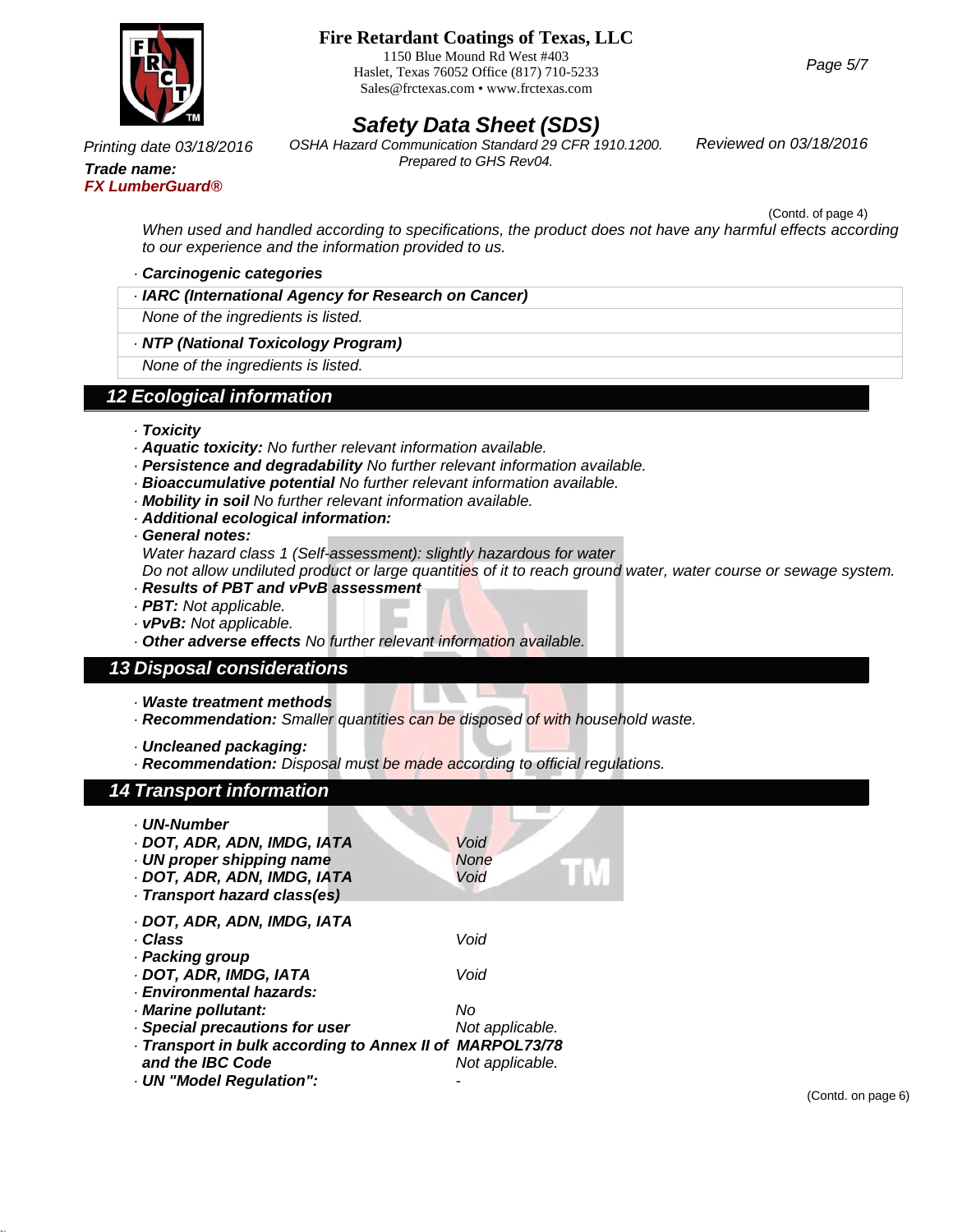

*Trade name: FX LumberGuard®*

### **Fire Retardant Coatings of Texas, LLC**

1150 Blue Mound Rd West #403 Haslet, Texas 76052 Office (817) 710-5233 Sales@frctexas.com • www.frctexas.com

# *Safety Data Sheet (SDS)*

*OSHA Hazard Communication Standard 29 CFR 1910.1200. Printing date 03/18/2016 Reviewed on 03/18/2016 Prepared to GHS Rev04.*

(Contd. of page 5)

## *15 Regulatory information*

| · Section 355 (extremely hazardous substances):                    |  |
|--------------------------------------------------------------------|--|
| None of the ingredients is listed.                                 |  |
| · Section 313 (Specific toxic chemical listings):                  |  |
| 7664-38-2 phosphoric acid 85%                                      |  |
| · TSCA (Toxic Substances Control Act):                             |  |
| 461-58-5 dicyandiamide                                             |  |
| 7664-38-2 phosphoric acid 85%                                      |  |
| 57-13-6 urea                                                       |  |
| 7783-28-0 diammonium phosphate                                     |  |
| 7732-18-5 water, distilled, conductivity or of similar purity      |  |
| · Proposition 65                                                   |  |
| Chemicals known to cause cancer:                                   |  |
| None of the ingredients is listed.                                 |  |
| Chemicals known to cause reproductive toxicity for females:        |  |
| None of the ingredients is listed.                                 |  |
| Chemicals known to cause reproductive toxicity for males:          |  |
| None of the ingredients is listed.                                 |  |
| Chemicals known to cause developmental toxicity:                   |  |
| None of the ingredients is listed.                                 |  |
| Carcinogenic categories                                            |  |
| - EPA (Environmental Protection Agency)                            |  |
| None of the ingredients is listed.                                 |  |
| · TLV (Threshold Limit Value established by ACGIH)                 |  |
| None of the ingredients is listed.                                 |  |
| · NIOSH-Ca (National Institute for Occupational Safety and Health) |  |
| None of the ingredients is listed.                                 |  |
| · OSHA-Ca (Occupational Safety & Health Administration)            |  |
| None of the ingredients is listed.                                 |  |
| · GHS label elements Void<br>· Hazard pictograms Void              |  |

*· Signal word Void*

*· Hazard statements Void*

*· Chemical safety assessment: A Chemical Safety Assessment has not been carried out.*

#### *16 Other information*

36.0.

This information is based on our present knowledge. However, this shall not constitute a guarantee for any *specific product features and shall not establish a legally valid contractual relationship.*

#### *· Abbreviations and acronyms:*

ADR: Accord européen sur le transport des marchandises dangereuses par Route (European Agreement concerning the International *Carriage of Dangerous Goods by Road) IMDG: International Maritime Code for Dangerous Goods*

*Page 6/7*